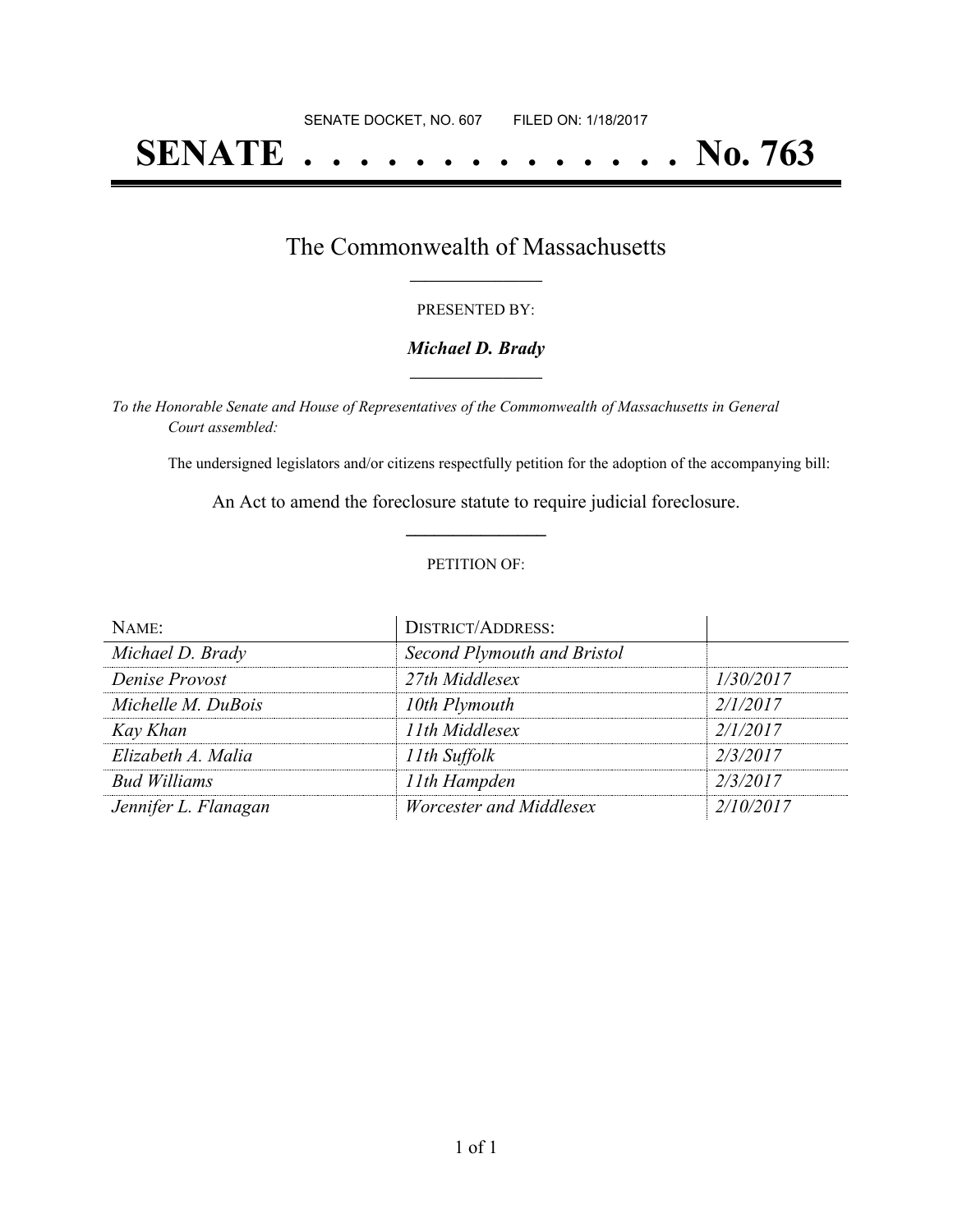# SENATE DOCKET, NO. 607 FILED ON: 1/18/2017

# **SENATE . . . . . . . . . . . . . . No. 763**

By Mr. Brady, a petition (accompanied by bill, Senate, No. 763) of Michael D. Brady, Denise Provost, Michelle M. DuBois, Kay Khan and other members of the General Court for legislation to amend the foreclosure statute to require judicial foreclosure. The Judiciary.

### [SIMILAR MATTER FILED IN PREVIOUS SESSION SEE SENATE, NO. *852* OF 2015-2016.]

## The Commonwealth of Massachusetts

**In the One Hundred and Ninetieth General Court (2017-2018) \_\_\_\_\_\_\_\_\_\_\_\_\_\_\_**

**\_\_\_\_\_\_\_\_\_\_\_\_\_\_\_**

An Act to amend the foreclosure statute to require judicial foreclosure.

Be it enacted by the Senate and House of Representatives in General Court assembled, and by the authority *of the same, as follows:*

1 SECTION 1. Chapter 244 is hereby amended by inserting after Section 1 the following

2 section:–

 SECTION 2. Foreclosure by Complaint: All foreclosures of residential mortgages on 1-4 family owner-occupied properties shall be initiated by the filing of a foreclosure complaint against the mortgagor in the Superior Court for the county in which the property is located. A defendant-residential mortgagor may raise all legal and equitable claims and defenses against the mortgagee or any predecessor in interest, assignee, agent or any person or entity acting on behalf of such mortgagee. The court shall have the authority to modify the mortgage or grant any other appropriate relief as to the mortgagor but nothing in this section shall affect the rights of tenants